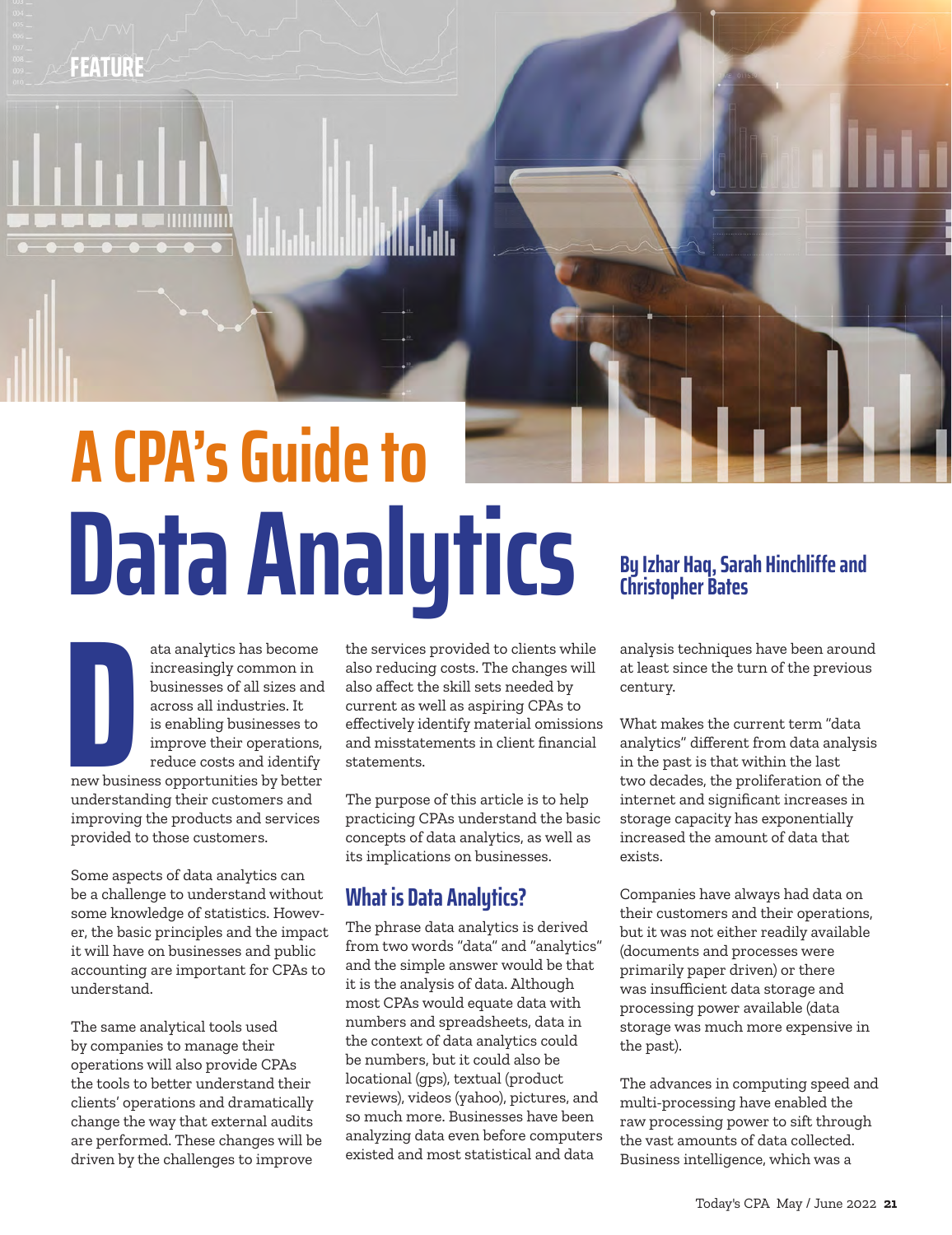popular term commonly used in the business community over a decade ago, used data that companies had readily available at the time (financial, marketshare, capacity, etc.) to create an informational dashboard for executives to understand past activity of a business.

While business intelligence was backward looking, data analytics can look backwards and also be forward looking. It does not just summarize data, but strives to understand the underlying trends in the data

According to Lotame: "The term data analytics refers to the process of examining datasets to draw conclusions about the information they contain. Data analytic techniques enable you to take raw data and

The third step is the actual process of analyzing the data for insight and predictability. The final step involves presenting the data, as well as the insight to assist decision-makers in the decision-making process.

The data analysis step of data analytics consists of three main processes, which include: 1) Descriptive Analytics, 2) Advanced Analytics, and 3) Automated Analytics.

Descriptive analytics is very similar to what used to be called business intelligence, in that past activity, such as sales, expenses and product mix, are summarized in charts and graphs to explain what has already happened and tries to identify if there are any patterns.

Diagnostic analytics attempts to explain the past behavior of the data being analyzed. Why have sales been higher in some months and lower in others? Have sales gone up when more money has been spent on marketing? Has raising prices in the past reduced sales volume?

Predictive analytics uses the past behavior of the data to predict future outcomes. If marketing expenditures are doubled, sales will increase by x%. If sales price is increased by x%, then sales volume will decrease by y%. If price is discounted by x%, then sales volume will increase by y%. Predictive analytics assists in decision-making by quantifying a decision's impact.

Prescriptive analytics attempts to identify the best course of action



uncover patterns to extract valuable insights from it."1

As shown in Figure 1, the data analytics process can be divided into four steps. The first step is called data mining and involves extracting data from a source and converting it into a useful format.

The second step is the data management or data warehousing step. This step usually involves designing a way to store the data so that it can be easily managed and retrieved.

Advanced analytics uses statistical and other analytical tools to explain either why things have happened in the past or what may happen in the future based on prediction or discovery of trends.

Automated analytics takes the advanced analytical tools and automates the analysis using machine learning techniques.<sup>2</sup> Advanced analytics can be divided as follows: 1) Diagnostic, 2) Predictive, and

3) Prescriptive.

based on the data analyzed. Will revenues be maximized by increasing marketing expenditures or using that money to discount the price? Prescriptive analytics allow decisionmakers to determine the best course of action in the face of uncertainty.

#### **Data Analytics' Impact on Business**

Data analytics enables businesses to turn the data they have collected from their operation and their customers into information they can use to improve the process of making

#### **Figure 1. Data Analytics Steps**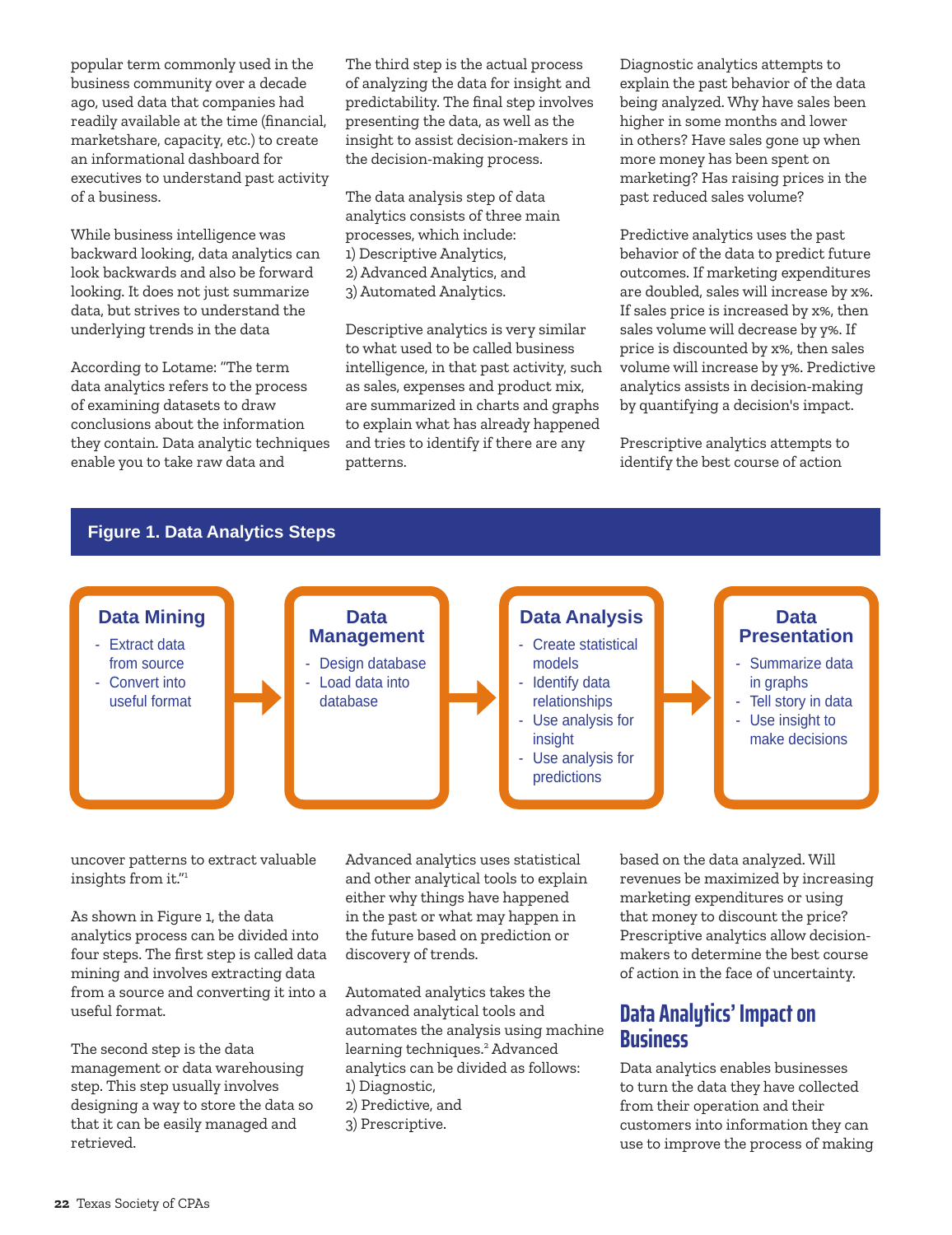# **Marketing Analytics**

Marketing analytics is useful for companies and CPA firms to not only gain valuable insight into their current and future customers or clients, but can also provide significant growth in the business consulting aspects of the business. The two main types of marketing analytics are sentiment analysis and competitive analysis.

Sentiment analysis attempts to determine the perception that your customers or clients and target audience have of your brand and products. This perception is generally categorized as positive, negative or neutral.

Competitive analysis compares and contrasts the strategies, strengths and weaknesses of competitors and offers valuable insight into improving current products and services or introducing new products and services.<sup>6</sup> Knowing what clients or customers want makes marketing campaigns more customeroriented and enables firms and companies to customize their marketing efforts to target a segment of their entire client or customer base."7

decisions. "It [data analytics] is used in a number of industries to allow the organizations and companies to make better decisions, as well as verify and disprove existing theories or models."3

Improved decision-making from data analytics is expected to have a profound impact throughout the departments of businesses. Three areas that will especially have a significant impact are marketing, operations and innovations. "The benefits of using data analytics to drive decisions can impact every aspect of your business, including operations, marketing and product."4

#### **Marketing**

Marketing is all about making prospective customers aware of the business' products or services and creating an image of that business through branding. Any data that can be used to gain an understanding of that audience will make the marketing efforts that much more effective.

Successful marketing is more than just catching a customer's attention. Studies and data have shown that the most successful marketing efforts stem from building a relationship with customers and creating meaningful brand awareness, which is

done by working to understand what customers want to see and hear.5

In addition, data analytics can provide the level of detail that would allow a business to better understand their existing customers so that advertisements can be targeted to a specific segment of their customer base.

#### **Operations**

Data analytics provides businesses with information that enhances their understanding of all aspects of their operations. Data on inventory/ warehouse management, logistics, pricing/sales strategies, supply chain, and predicting product demand enable businesses to make decisions that improve operations in a holistic manner that maximizes operational efficiency.

Data analytics can also help identify other potential opportunities to streamline operations or maximize profits. By identifying potential problems, it eliminates the process of waiting for them to occur and then taking actions. This allows companies to see which operations have yielded the best overall results under various conditions, identify which operational areas are error-prone and which areas need to be improved.8

UPS used data analytics to reduce fuel consumption for their drivers that resulted in a savings of 10 million gallons of gas.9

CPA firms have an opportunity to expand their business consulting services by providing operational analytics to small and medium-size businesses that do not have the resources or staff for analytics that are available to large businesses.

#### **Innovations**

Data analytics not only allows businesses to improve the decisionmaking for the way they are currently conducting business, but also allows businesses to gain insight for delivering new products and services. Using data to drive innovation will transform the business, as well as its products and relationship with customers.

Netflix used data analytics to create content that its customers wanted to watch resulting in sales increasing 36%.

T-Mobile used data analytics to transform its customer relationship and reduce churn by 50%. They matched social media data of their subscribers with CRM software and internal billing to identify loyal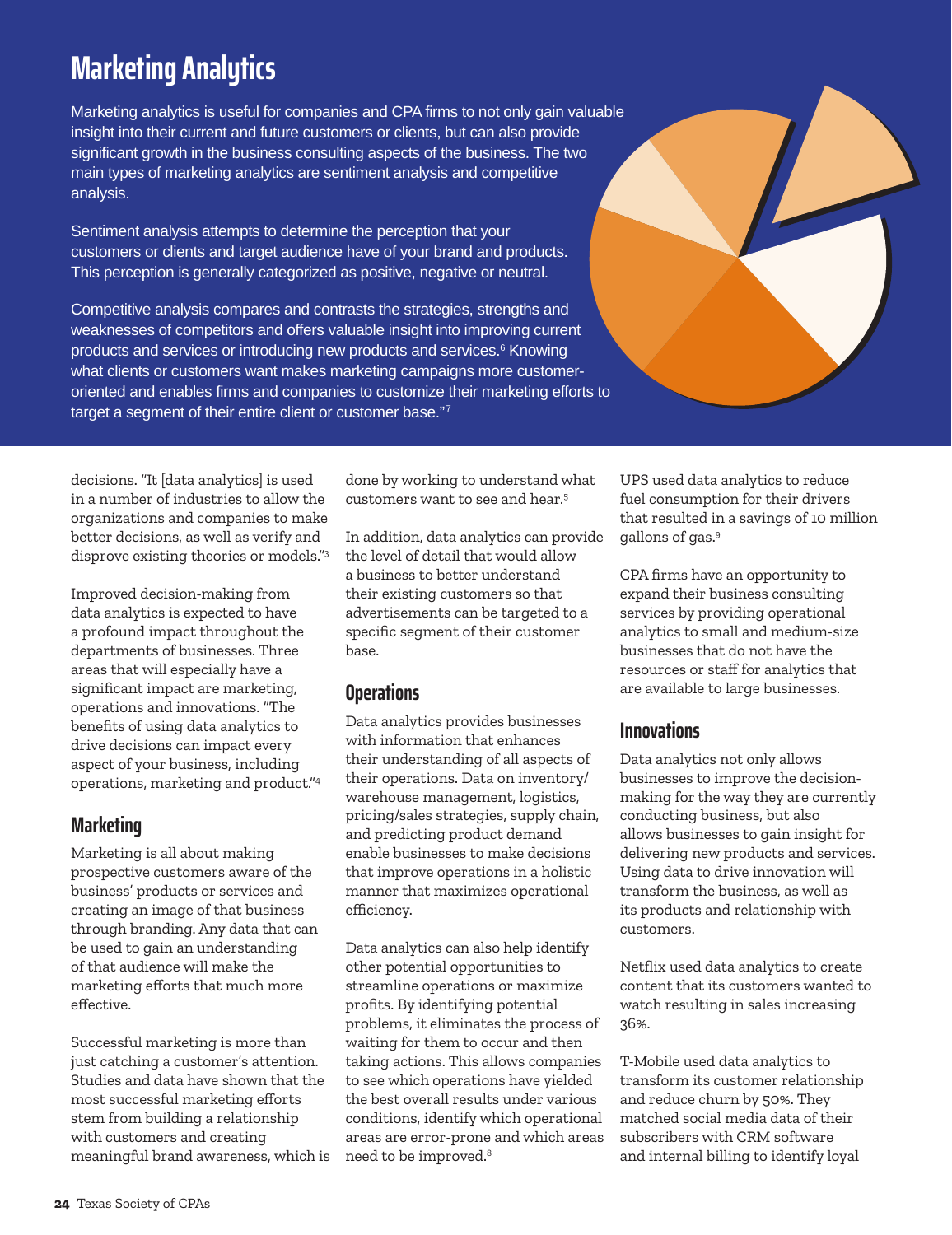subscribers with high-lifetime-value to create a personalized retention campaign.10

#### **Data Analytics and Public Accounting**

The independent audit function is critical for the smooth functioning of the capital markets because it provides reasonable assurance that the financial statements of a publicly traded corporation are free of material omissions or misstatements. This independent verification on the accuracy of the financial statements reduces the risk exposure for investors and creditors.

Public accounting firms fulfill this function by performing audit procedures based on Generally Accepted Audit Standards that rely on professional judgement and an evaluation of the effectiveness of internal controls. "The traditional audit plan typically entails a series of preordered steps with the objective of addressing a series of audit assertions, relative to the value of assets and flow of resources."<sup>11</sup>

The audit function as it exists today is a reflection of the evolving complexities of financial reporting and past expectations of the capital markets, regulatory entities, and society.

#### **Opportunities and Challenges**

As technology continues to evolve, data analytics promotes changes to business models and surprises those who are unprepared. Businesses change their strategies and the way that they operate. New threats and opportunities arise. In an increasingly data-driven world, CPAs need to be able to adapt to these technological disruptions.<sup>12</sup>

The potential impact of data analytics on the audit process is even greater because it can make audits more effective and efficient, and risks easier to assess. Audit data analytics methods can be used in audit planning and in procedures to

identify and assess risk by analyzing data to identify patterns, correlations and fluctuations from models. These methods can give auditors new insights about the entity and its risk environment and improve the quality of the analytical procedures in all phases of the audit.<sup>13</sup>

One of the most significant challenges to the audit profession in incorporating data analytics is the audit standards. The audit standards, which have served the profession very well, were developed before data analytics and therefore are not integrated into the audit process. "In general, the auditing profession

# **Data Analytics Learning Options**

Need to learn more about data analytics? TXCPA CPE programs are available. Go to the Education area of our [website](https://www.tx.cpa/search?#/?search=data%20analytics).

is governed by standards that were conceived some years ago and that did not contemplate the ability to leverage big data."<sup>14</sup>

The other significant challenge is ensuring that accounting professionals start their careers with a skill set that allows them to effectively incorporate data analytics into their thought process and work requirements as they plan and complete audits.

"The human element of data analytics is the most critical factor," said Roshan Ramlukan, EY principal and global assurance analytics leader. "But it's also the least understood and an impediment to further growth in this area. Leaders must also recognize that analytical skills must be developed in all of their people, not just a few data analysts."<sup>15</sup>

#### **The Automated Audit**

The American Institute of CPAs (AICPA), in its white paper titled "Reimagining Auditing in a Wired World," asked the simple question "How would financial statement audits be designed if auditing were a new service that had just been invented?"16 The white paper concluded that existing audit standards needed to be modified to incorporate data analytics, auditors should be encouraged to use technologies that increase audit assurance and that the audit process needs to take a "quantum leap" to redesign the audit process away from legacy audit plans and incorporate the latest technologies.

Sample-based testing is one area that is expected to change. Data analytics and big data will allow auditors to incorporate all of the financial data of a company and evaluate it for patterns associated with potential errors and fraud.

Big data is a term used to describe the large volume of data that a business collects in the course of its operation. The transformed audit will expand beyond sample-based testing to include analysis of entire populations of audit-relevant data.<sup>17</sup>

The concept of the automated audit is made possible as a result of data analytics and machine learning. Fundamentally, the automated audit will transform the audit plan into a control program with defined points to enhance the assurance function.

This will result in audits of the future being computer systems focused on extracting data, formatting it and storing it in a way that specialized audit apps will be able to analyze and summarize the data. Please see Figure 2.

"The modular audit, supported by data organized using Audit Data Standards (ADS), will transform the audit plan into a control program that uses a mix of manual methods, automated